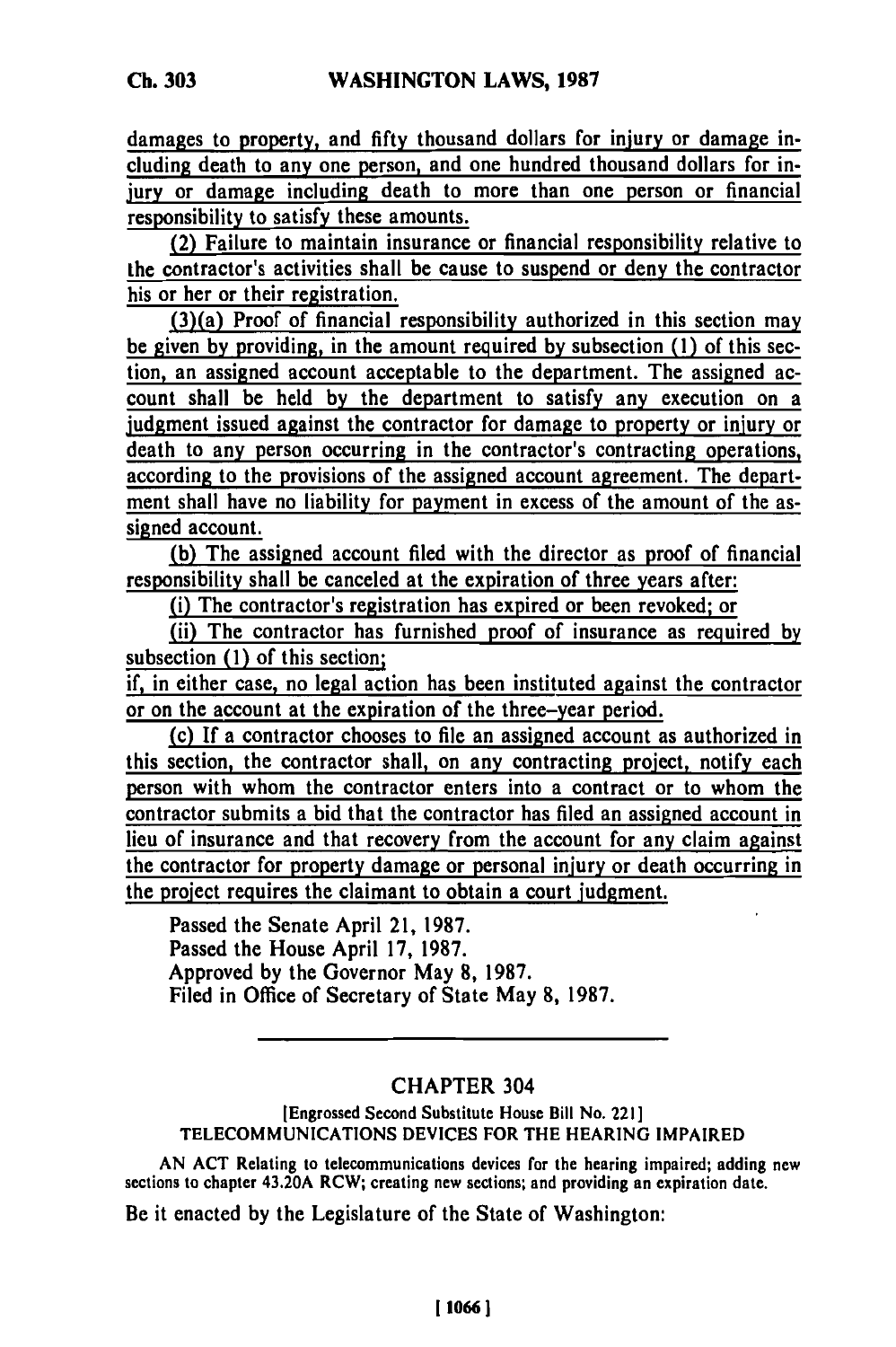**NEW SECTION.** Sec. **1.** The legislature finds that it is more difficult for hearing impaired people to have access to the telecommunications system than hearing persons. It is imperative that hearing impaired people be able to reach government offices and health, human, and emergency services with the same ease as other taxpayers. Regulations to provide telecommunications devices for the deaf with a relay system will help ensure that the hearing impaired community has equal access to the public accommodations and telecommunications system in the state of Washington in accordance with chapter 49.60 RCW.

NEW SECTION. Sec. 2. A new section is added to chapter 43.20A RCW to read as follows:

"Hearing impaired" means those persons who are certified to be deaf, deaf-blind, or hard of hearing, and those persons who are certified to have a hearing disability limiting their access to telecommunications.

"Telecommunications device for the deaf (TDD)" means a teletypewriter that has a typewriter keyboard and a readable display that couples with the telephone, allowing messages to be typed rather than spoken. The device allows a person to make a telephone call directly to another person possessing similar equipment. The conversation is typed through one machine to the other machine instead of spoken.

'TDD relay system" is a service for hearing impaired people who have a TDD to call someone who does not have a TDD or vice versa. The service consists of several telephones being utilized **by** TDD relay service operators who receive either TDD or voice phone calls. **If** a TDD relay service operator receives a phone call from a hearing impaired person wishing to call a hearing person, the operator will call the hearing person and act as an intermediary **by** translating what is displayed on the TDD to voice and typing what is voiced into the TDD to be read **by** the deaf caller. This process can also be reversed with a hearing person calling a deaf person through the TDD relay service.

'Qualified trainer" is a person who is knowledgeable about TDDs, signal devices, and amplifying accessories; familiar with the technical aspects of equipment designed to meet hearing impaired people's needs; and is fluent in American sign language.

'Qualified contractor" shall have bilingual staff available for quality language/cultural interpretations; quality training of operators; and policies, training, and operational procedures to be determined **by** the office.

"The department' means the department of social and health services of the state of Washington.

"Office" means the office of deaf services within the state department of social and health services.

NEW SECTION. Sec. **3.** A new section is added to chapter 43.20A RCW to read as follows: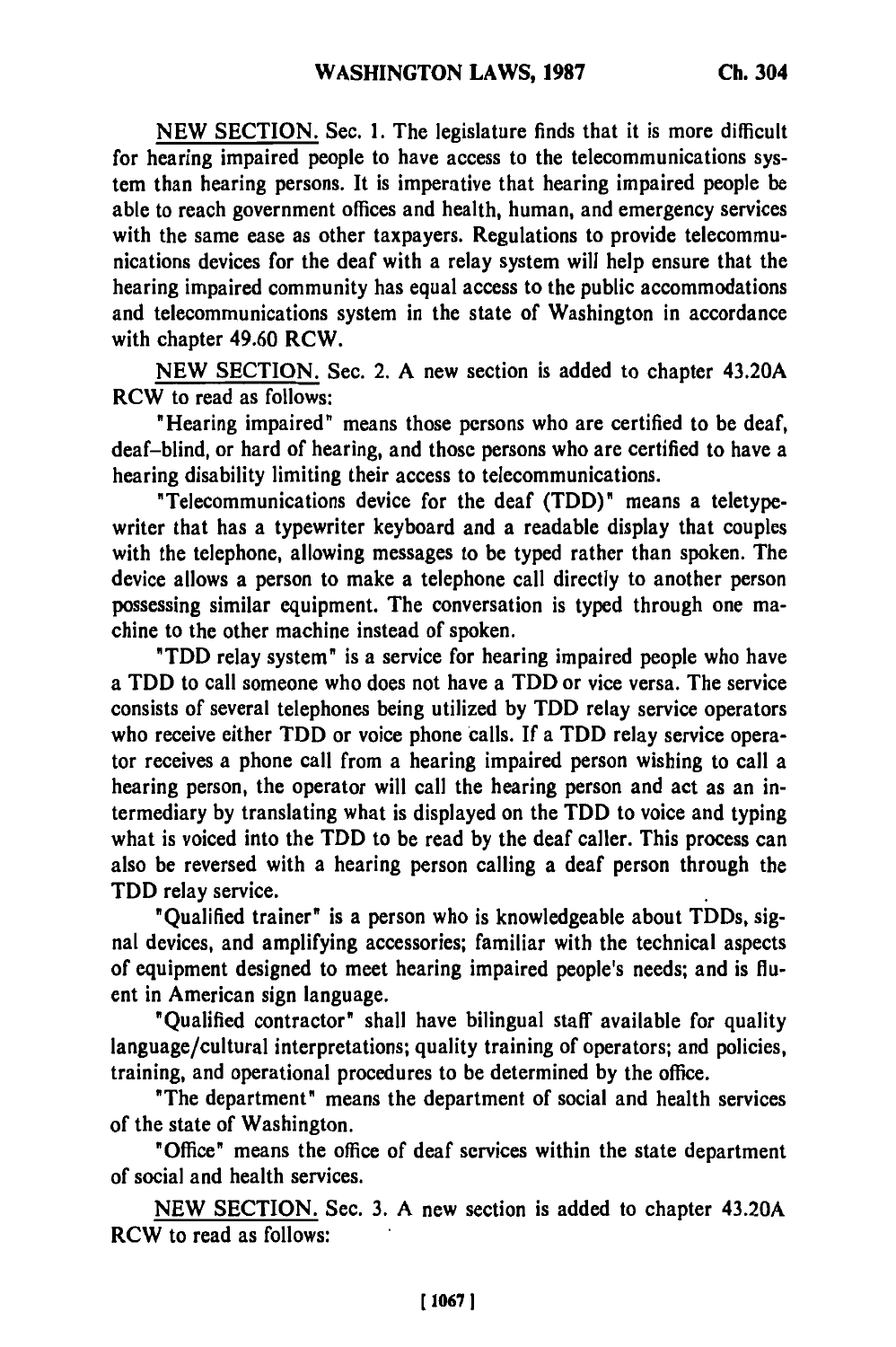**(1)** The department shall design and implement a program whereby TDDs, signal devices, and amplifying accessories capable of serving the needs of the hearing impaired shall be provided at no charge additional to the basic exchange rate, to an individual of school age or older, who is certified as hearing impaired **by** a licensed physician, audiologist, or a qualified state agency, and to any subscriber that is an organization representing the hearing impaired, as determined and specified **by** the TDD advisory committee. For the purpose of this section, certification implies that individuals cannot use the telephone for expressive or receptive communications due to hearing impairment.

(2) The office shall award contracts on a competitive basis, to qualified persons for which eligibility to contract is determined **by** the office, for the distribution and maintenance of such TDDs, signal devices, and amplifying accessories as shall be determined **by** the office. Such contract shall include a provision for the employment and use of a qualified trainer and the training of recipients in the use of such devices.

**(3)** TDDs, signal devices, and amplifying accessories shall be made available to qualified recipients by December **1, 1987.**

**NEW** SECTION. Sec. 4. A new section is added to chapter 43.20A RCW to read as follows:

**(1)** The department advisory committee on deafness shall establish a TDD advisory committee to study the feasibility of implementing a statewide telecommunications relay system. The TDD advisory committee shall consist of individuals from hearing impaired communities, representatives from the department, utilities and transportation commission, agencies and services serving the hearing impaired, and local exchange companies in the state. In order to develop and implement a state-wide relay system providing cost-effective relay centers at a reasonable cost and that will meet the requirements of the hearing impaired, the TDD advisory committee shall investigate options, conduct public hearings to determine the most cost-effective method of creating a state-wide relay system providing relay centers to the hearing impaired, and solicit the advice, counsel, and assistance of interested parties and nonprofit consumer organizations for hearing impaired persons state-wide. Such committee shall begin the study within thirty days of the effective date of this section, to **bc** completed within six months after the study begins. The TDD advisory committee, shall also, in conjunction with the department, monitor the activities and moneys that is being spent **by** the department for the program herein.

(2) Pursuant to the recommendations of the TDD advisory committee, the office shall implement a program whereby relay centers will be provided state-wide using operator intervention to connect hearing impaired persons and offices of organizations representing the hearing impaired, as determined and specified **by** the TDD advisory committee pursuant to subsection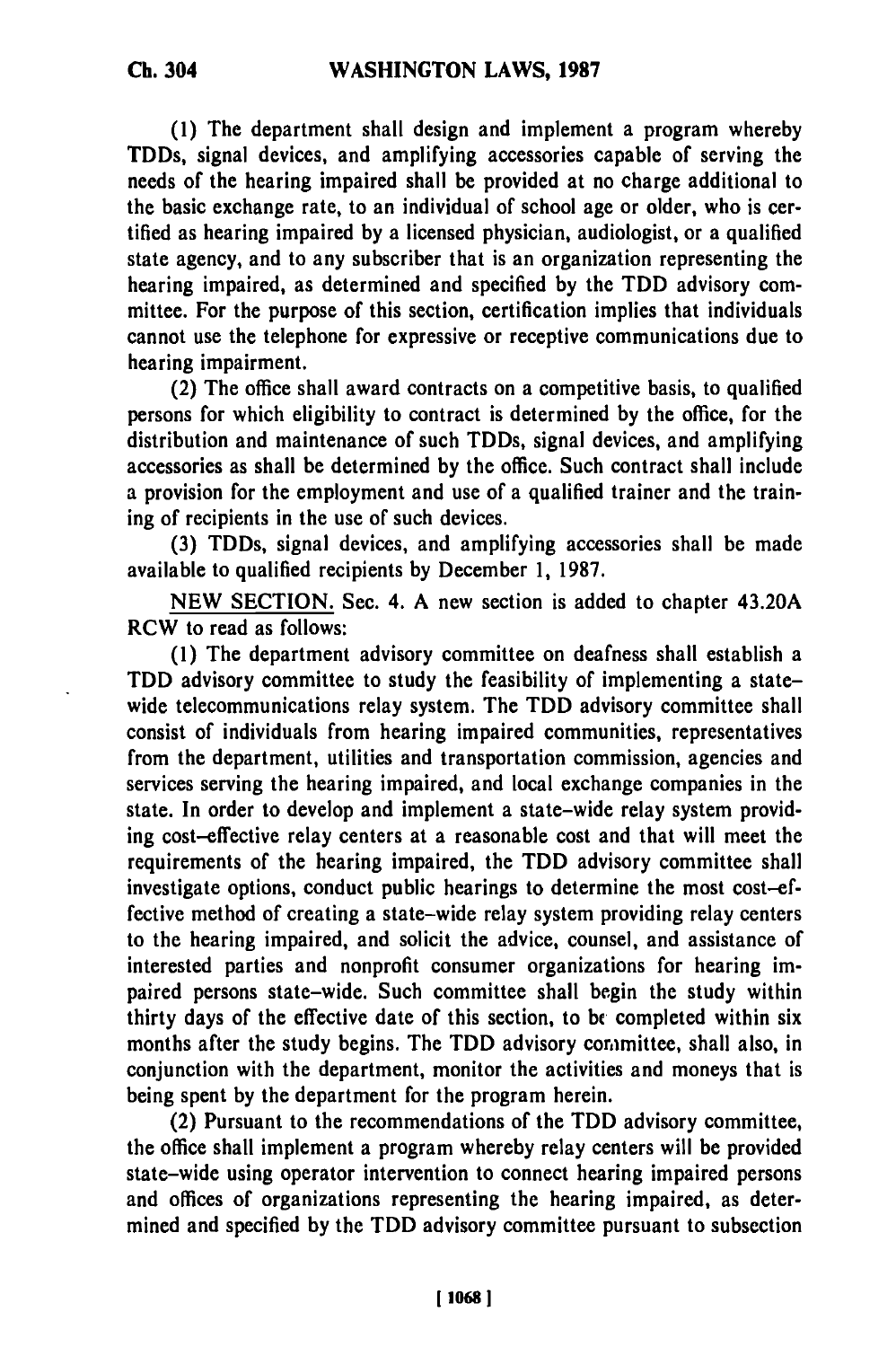(4) of this section, and connect hearing persons within six months after the office receives the recommendations.

**(3)** The program will be funded **by** telecommunications devices for the deaf (TDD) excise tax applied to each switched access line provided **by** the local exchange companies. The office shall determine the amount of money needed to fund the program. That information shall be given to the utilities and transportation commission. The utilities and transportation commission shall then determine the amount of TDD excise tax to be placed on each access line. The TDD excise tax shall not exceed ten cents per month per access line. The TDD excise tax shall be separately identified on each ratepayer's bill as "Telecommunications devices funds for deaf and hearing impaired." **All** proceeds from the TDD excise tax will be put into a fund to be administered **by** the office through the department.

(4) The TDD advisory committee shall establish criteria and specify state-wide organizations representing the hearing impaired meeting such criteria that are to receive telecommunications devices pursuant to section **3(1)** of this act, and in which offices the equipment shall be installed if an organization has more than one office.

**(5)** The office shall establish a policy determining the ultimate ownership and responsibility for the recovery of TDDs, signal devices, and amplifying accessories from recipients who are moving from this state.

**(6)** The office shall administer and control the award of money to all parties incurring costs in implementing and maintaining telecommunications services, programs, equipment, and technical support services in accordance with the provisions of section 3 of this act.

**(7) A** study will be authorized to determine the number of hearing impaired people who have party lines and the costs of converting them to single lines. The TDD advisory committee will report the study findings to the utilities and transportation commission. The study will be completed **by** the TDD advisory committee within a year of the effective date of this section.

**NEW SECTION.** Sec. **5.** Nothing in sections 3 and 4 of this act is inconsistent with any telecommunications device systems created **by** county legislative authorities under RCW **70.54.180.** To the extent possible, the office, utilities and transportation commission, the TDD advisory committee, and any other persons or organizations implementing the provisions of sections 3 and 4 of this act will use the telecommunications devices already in place and work with county governments in ensuring that no duplication of services occurs.

**NEW** SECTION. Sec. **6.** This act shall be known as the "Clyde Randolph Ketchum Act."